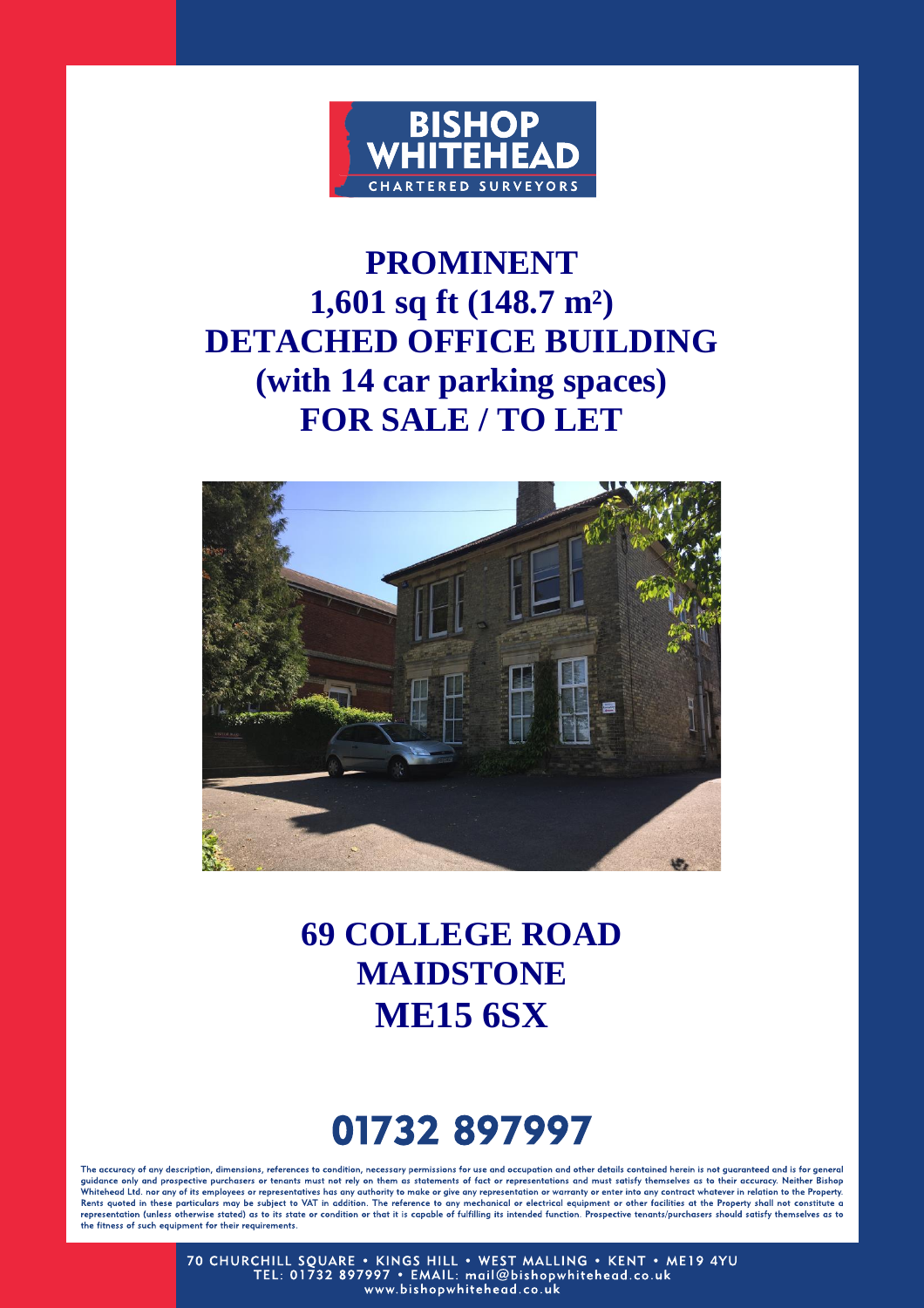

**LOCATION:** Prominently located in College Road approx  $\frac{1}{2}$  mile south of The Town Centre

**DESCRIPTION:** A detached period building that provides attractive office space arranged over ground and first floors together with basement storage. The offices retain a number of original features including decorative floor tiles, sash windows and two fire places whilst benefiting from gas central heating and excellent on site car parking to the front and rear.

#### **ACCOMMODATION:**

| Office 1           | 162 sq.ft. $(15.01 \text{ m}^2)$    |
|--------------------|-------------------------------------|
| Office 2           | 174 sq.ft. $(16.16 \text{ m}^2)$    |
| Office 3           | 167 sq.ft. $(15.52 \text{ m}^2)$    |
| Office 4           | 143 sq.ft. $(13.24 \text{ m}^2)$    |
| Kitchen            | 88 sq.ft. $(8.25 \text{ m}^2)$      |
| <b>WC</b>          |                                     |
| <b>First Floor</b> |                                     |
| Office 1           | 272 sq.ft. $(25.24 \text{ m}^2)$    |
| Office 2           | 138 sq.ft. $(12.80 \text{ m}^2)$    |
| Office 3           | 166 sq.ft. $(15.44 \text{ m}^2)$    |
| Office 4           | 173 sq.ft. $(16.15 \text{ m}^2)$    |
| <b>WC</b>          |                                     |
| <b>Basement</b>    |                                     |
| <b>Storage</b>     | 118 sq.ft. $(10.93 \text{ m}^2)$    |
| <b>TOTAL</b>       | 1,601 sq.ft. $(148.74 \text{ m}^2)$ |
| <b>External</b>    |                                     |

 **Front** 3 parking spaces

**Ground Floor** 

 **Rear** 11 parking spaces

## 01732 897997

The accuracy of any description, dimensions, references to condition, necessary permissions for use and occupation and other details contained herein is not guaranteed and is for general quidance only and prospective purchasers or tenants must not rely on them as statements of fact or representations and must satisfy themselves as to their accuracy. Neither Bishop Whitehead Ltd. nor any of its employees or Rents quoted in these particulars may be subject to VAT in addition. The reference to any mechanical or electrical equipment or other facilities at the Property shall not constitute a<br>representation (unless otherwise state the fitness of such equipment for their requirements.

> 70 CHURCHILL SQUARE . KINGS HILL . WEST MALLING . KENT . ME19 4YU TEL: 01732 897997 · EMAIL: mail@bishopwhitehead.co.uk www.bishopwhitehead.co.uk